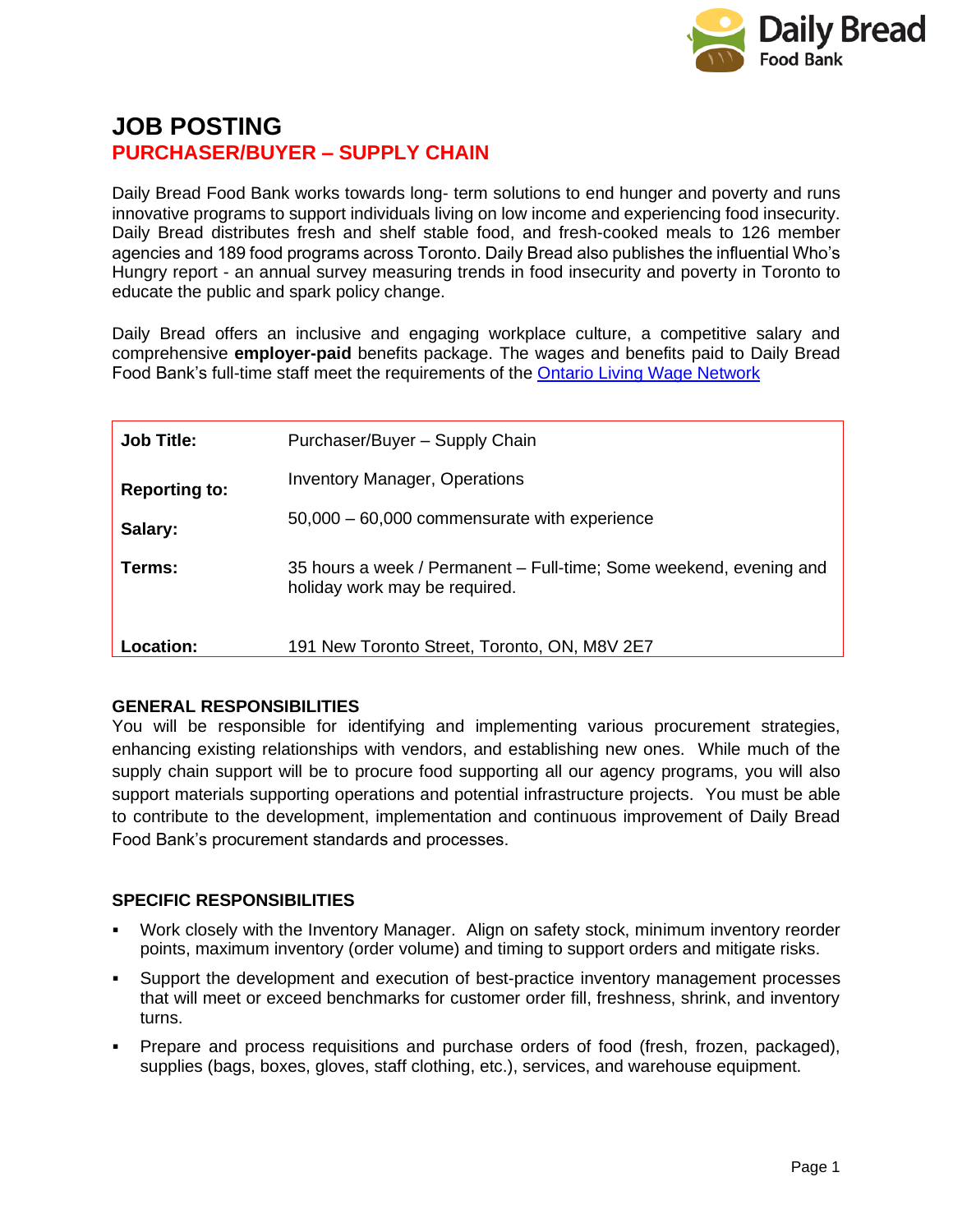- Build relationships and monitor supplier performance to ensure processes and/or capability alignment with the organizations needs.
- Monitor open purchase orders, including On Time- In Full and vendor payment.
- Monitor changes in the supply base and proactively manage potential impact on future supply
- Escalate supply issues in a timely manner.
- **Report on key Performance Indicators, providing context and corrective / preventative actions** on any poor performances.
- **EXECT** Assist in data entry for all monitoring and verification activities as required. Prepares reports as necessary to record findings and recommendations from testing.
- **Provide back-up support to functional area operations supervisors.**
- Participate in projects and meetings as required.
- **•** Perform other supply chain duties that may be assigned from time to time.

# **EDUCATION/EXPERIENCE (OR EQUIVALENT)**

- 2 5 years of experience in procurement, sourcing processes and practices.
- 2 5 years of inventory management experience (safety stock, re-order points, EOQ).
- Demand planning experience an asset.
- Education or experience in Procurement, Supply Chain Management.

# **KEY COMPETENCIES**

- Intermediate level in Microsoft Office Word & PowerPoint.
- Strong level with Microsoft Excel preferred, using pivots, charts, reviewing and analyzing data.
- Proven team skills with ability to effectively communicate to various levels internally, and vendors externally.
- Detail oriented with strong organizational and presentation skills.
- Strong communicator and enjoys a work environment that is collaborative and inquisitive.
- Self-directed; ability to work independently in a fast-paced environment.
- Ability to project manage cross-functionally where necessary.
- Excels in an environment that focuses on continuous improvement.
- Understands and applies safe work practices and principles.

#### **WORKING CONDITIONS**

The incumbent works in an office/warehouse environment. Occasionally can work from home, however majority of role is in-person. Year-round there is occasional overtime during the week and some weekends, with more overtime at peak season (October-January).